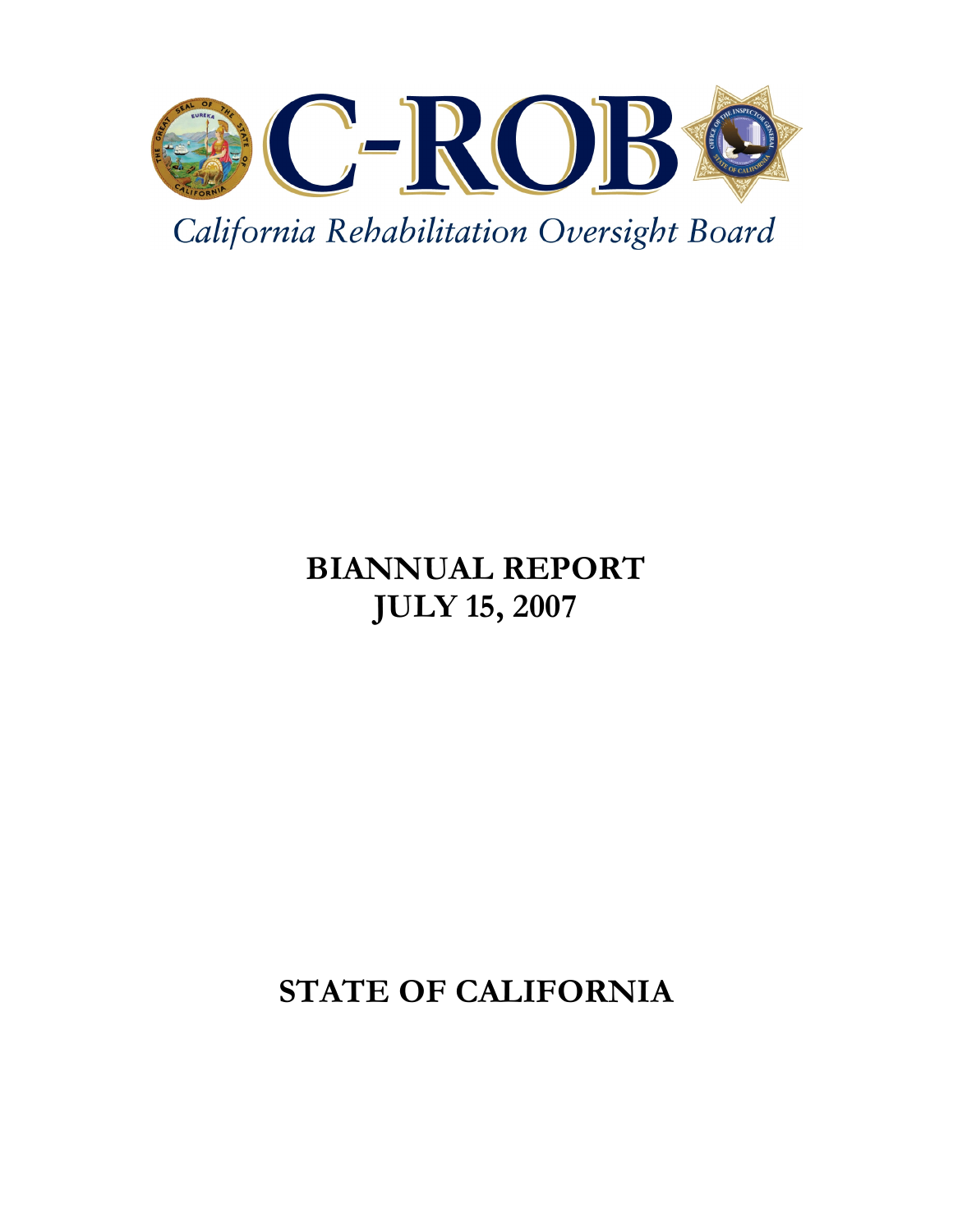# TABLE OF CONTENTS

| ESTABLISHMENT OF THE CALIFORNIA REHABILITATION OVERSIGHT BOARD3   |
|-------------------------------------------------------------------|
| <b>BOARD WILL UTILIZE THE WORK PRODUCT OF THE EXPERT PANEL ON</b> |
|                                                                   |
| CALIFORNIA REHABILITATION OVERSIGHT BOARD MEETINGS5               |
| CALIFORNIA REHABILITATION OVERSIGHT BOARD FUTURE ACTIVITIES5      |

PAGE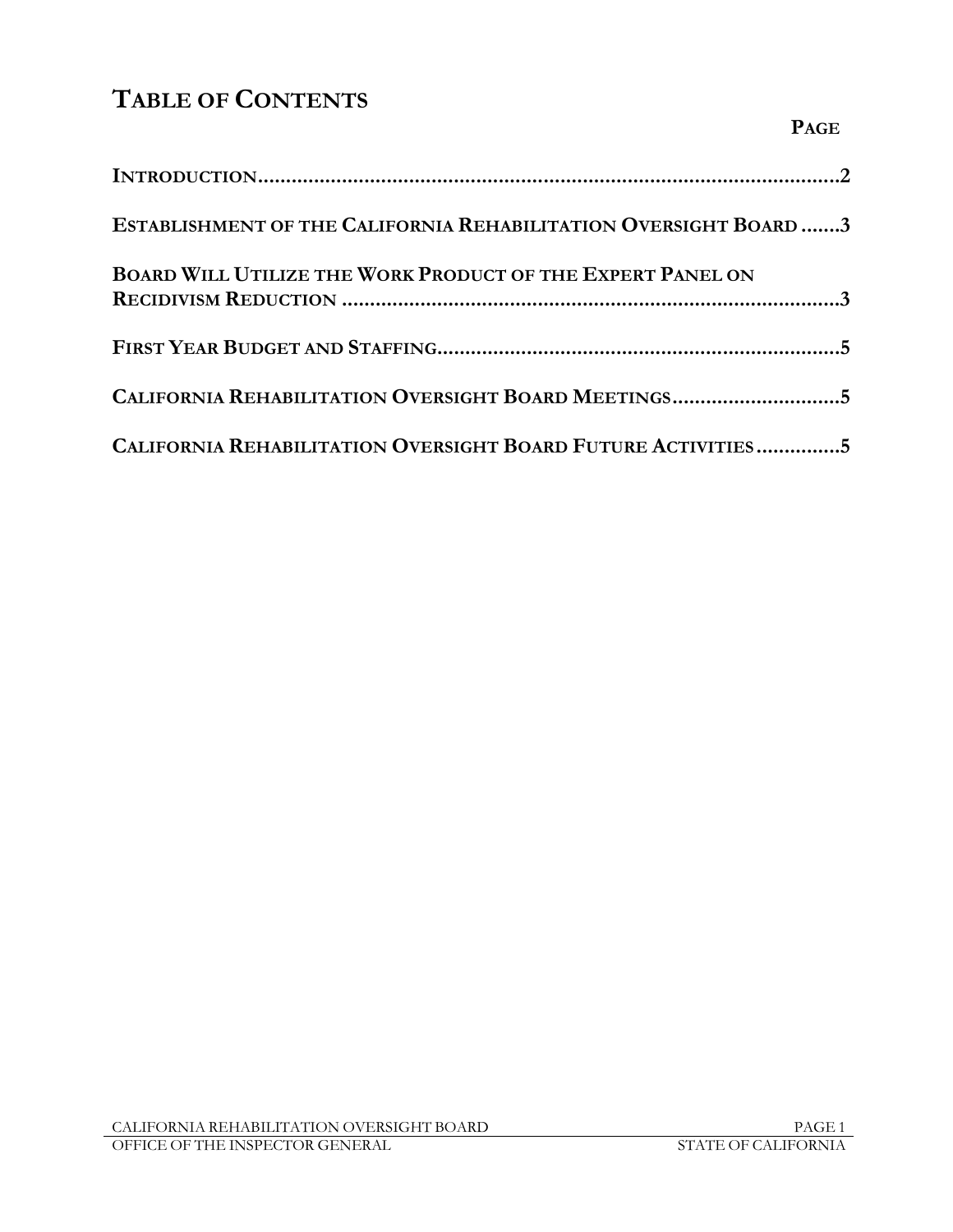## INTRODUCTION

The Office of the Inspector General is charged with independent oversight of California's correctional system. Its mission is to safeguard the integrity of the state's correctional system—in effect, to act as the eyes and ears of the public in overseeing the state's prisons and juvenile correctional facilities. This mission was broadened on May 3, 2007, with the signing of Assembly Bill 900, the Public Safety and Offender Rehabilitation Services Act of 2007. Among the many provisions of Assembly Bill 900 is the establishment of the California Rehabilitation Oversight Board within the Office of the Inspector General, to be chaired by the Inspector General.

The 11-member board is made up of state and local law enforcement, education, treatment, and rehabilitation professionals. The board is charged with regularly examining the various inmate and parolee mental health, substance abuse, educational, and employment programs operated by the Department of Corrections and Rehabilitation. The board will report its findings on the effectiveness of the Department of Corrections and Rehabilitation's adult offender treatment efforts to the Governor and the Legislature no less than biannually (January 15 and July 15). The board will also report on gaps and levels of offender participation in rehabilitation services and ultimately make recommendations to the Governor and the Legislature for improvements to offender rehabilitation and treatment programs.

On June 19, 2007, the board held its first meeting and effectively launched its efforts to ensure California has a sound rehabilitation model and provides effective services to the state's adult offenders, thereby making California a safer place for all our citizens.

The California Rehabilitation Oversight Board is committed to ensuring that its decision making process is transparent to the public. Meeting notices and agendas, along with the board's reports and other pertinent documents will be posted on the Office of the Inspector General's Web site at: www.oig.ca.gov and public participation in the process is greatly encouraged.

This first biannual report of the California Rehabilitation Oversight Board will serve as a foundation for the future work of the board. On behalf of the board members and support staff of the California Rehabilitation Oversight Board, I invite you to review this report and provide us with your feedback.

## — MATTHEW L. CATE, INSPECTOR GENERAL CHAIRMAN, CALIFORNIA REHABILITATION OVERSIGHT BOARD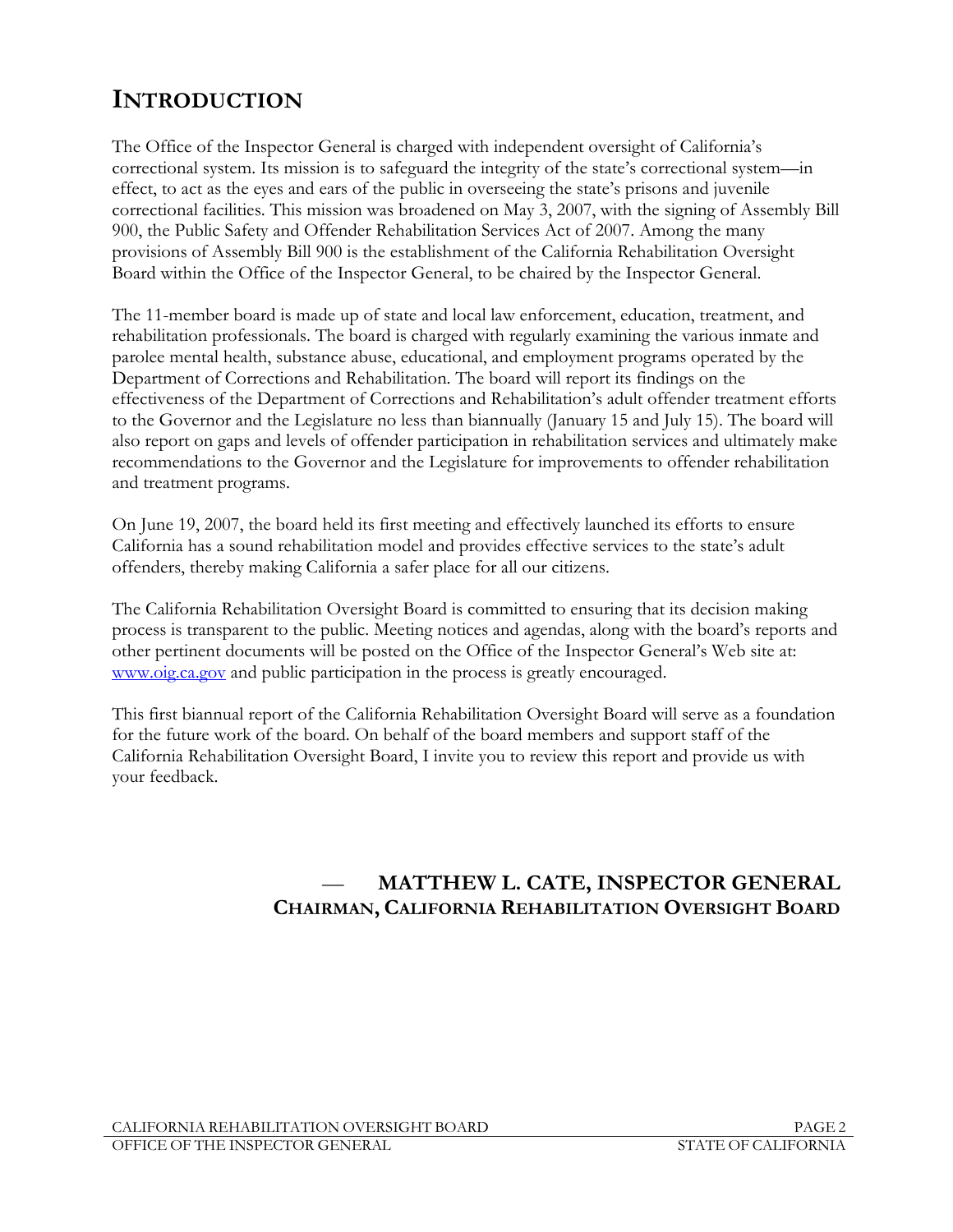#### ESTABLISHMENT OF THE CALIFORNIA REHABILITATION OVERSIGHT BOARD

Assembly Bill 900 added California Penal Code sections 6140 and 6141, establishing California Rehabilitation Oversight Board within the Office of the Inspector General. The board comprises the following 11 members:

- (a) The Inspector General, who shall serve as chair
- (b) The Secretary of the Department of Corrections and Rehabilitation
- (c) The Superintendent of Public Instruction, or his or her designee
- (d) The Chancellor of the California Community Colleges, or his or her designee
- (e) The Director of the State Department of Alcohol and Drug Programs, or his or her designee
- (f) The Director of Mental Health, or his or her designee
- (g) A faculty member of the University of California who has expertise in rehabilitation of criminal offenders, appointed by the President of the University of California
- (h) A faculty member of the California State University, who has expertise in rehabilitation of criminal offenders, appointed by the Chancellor of the California State University
- (i) A county sheriff, appointed by the Governor
- (j) A county chief probation officer, appointed by the Senate Committee on Rules
- (k) A local government official who provides mental health, substance abuse, or educational services to criminal offenders, appointed by the Speaker of the Assembly

The California Rehabilitation Oversight Board must meet at least quarterly, and regularly examine the various mental health, substance abuse, educational, and employment programs for inmates and parolees operated by the Department of Corrections and Rehabilitation.

The board must report to the Governor and the Legislature biannually, on January 15 and July 15, and may submit other reports during the year if it finds they are necessary. The reports must include, but are not limited to, findings on the following:

- the effectiveness of treatment efforts;
- the rehabilitation needs of offenders;
- gaps in rehabilitation services in the department; and
- levels of offender participation and offender success in the programs.

Assembly Bill 900 also requires the board to make recommendations to the Governor and Legislature with respect to modifications, additions, and eliminations of rehabilitation and treatment programs.

#### BOARD WILL UTILIZE THE WORK PRODUCT OF THE EXPERT PANEL ON RECIDIVISM REDUCTION

California Penal Code section 6141 specifically requires the board to use the work products developed for the California Department of Corrections and Rehabilitation as a result of the provisions of the 2006 Budget Act, including Provision 18 of Item 5225-001-0001. This provision of the 2006 Budget Act states the following: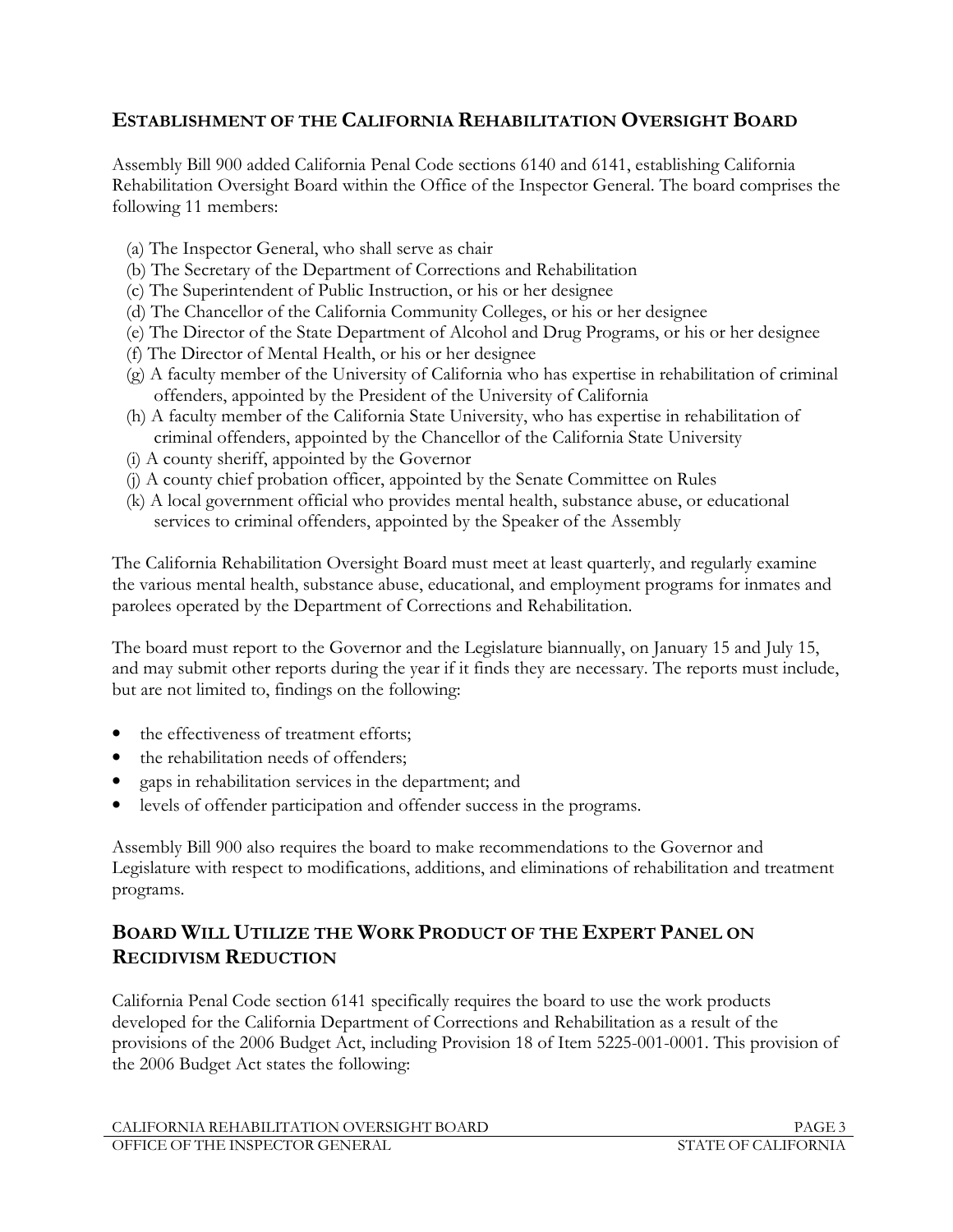Of the funds appropriated in this item, \$900,000 shall be used to contract with correctional program experts to complete comprehensive evaluations of all adult prison and parole programs designed to reduce recidivism, including education, rehabilitation and treatment, and parole programs, for both male and female inmates and parolees. This evaluation shall include an inventory of existing programs, including program capacity, as well as an assessment of whether each of these programs is likely to have a significant impact on recidivism for those participants. This evaluation shall also include an estimate of the number of inmates or parolees not currently participating in these programs who would be likely to benefit from participation. The Department of Corrections and Rehabilitation shall submit to the chairpersons and vice chairpersons of the committees in both houses of the Legislature that consider the state budget and to the Legislative Analyst's Office a report detailing the findings of the evaluation by June 30, 2007.

In compliance with this provision of the 2006 Budget Act, the California Department of Corrections and Rehabilitation established the "Expert Panel on Recidivism Reduction." This panel, comprised of nationwide practitioners, consultants, and researchers, is charged with evaluating the department's approach to providing inmate programming and treatment. The panel will make recommendations on programs that show promise and should be expanded, as well as on programs that are ineffective and should be discontinued. Through these efforts, the department states that it hopes to propose a balanced, cost-effective, and evidence-based approach to increasing programming levels within adult institutions. The panel held its first meeting in December 2006 and is comprised of the following:

- Marisela Montes, Chief Deputy Secretary, Adult Programs (Chair)
- Joan Petersilia, Ph.D. Director, Center for Evidence-Based Corrections, UC, Irvine (Co-chair)
- James F. Austin, Ph.D. of JFA Associates
- Jeffery A. Beard, Ph.D., Director, Pennsylvania Department of Corrections
- Barbara Bloom, Ph.D., Professor Criminal Justice, California State University, Sonoma
- Mark Carey of the Mark Carey Group
- Elyse Clawson, Executive Director, Crime and Justice Institute
- James H. Gomez, Director (Ret.) California Department of Corrections
- Marty Horn, Commissioner, Department of Corrections, New York City
- Kermit Humphries, Reentry Specialist, National Institute of Corrections
- Steve Ickes, Deputy Director, Arizona Department of Corrections
- Michael Jacobson, Ph.D., President, VERA Institute of Justice
- Barry Krisberg, Ph.D., President, National Council on Crime and Delinquency
- Joe Lehman, Secretary (Ret.) Washington State Department of Corrections
- Mimi Silbert, Ph.D., President and CEO, Delancey Street Foundation
- Faye Taxman, Ph.D., Professor at Wilder School of Government and Public Affairs
- Reggie Wilkinson, Ed.D., Director (Ret.) Ohio Department of Corrections

The scope of the panel's work includes the following two goals:

Goal 1: To complete comprehensive evaluations of all adult prison and parole programs designed to reduce recidivism, including education, rehabilitation and treatment, and parole programs, for both male and female inmates and parolees. This evaluation includes: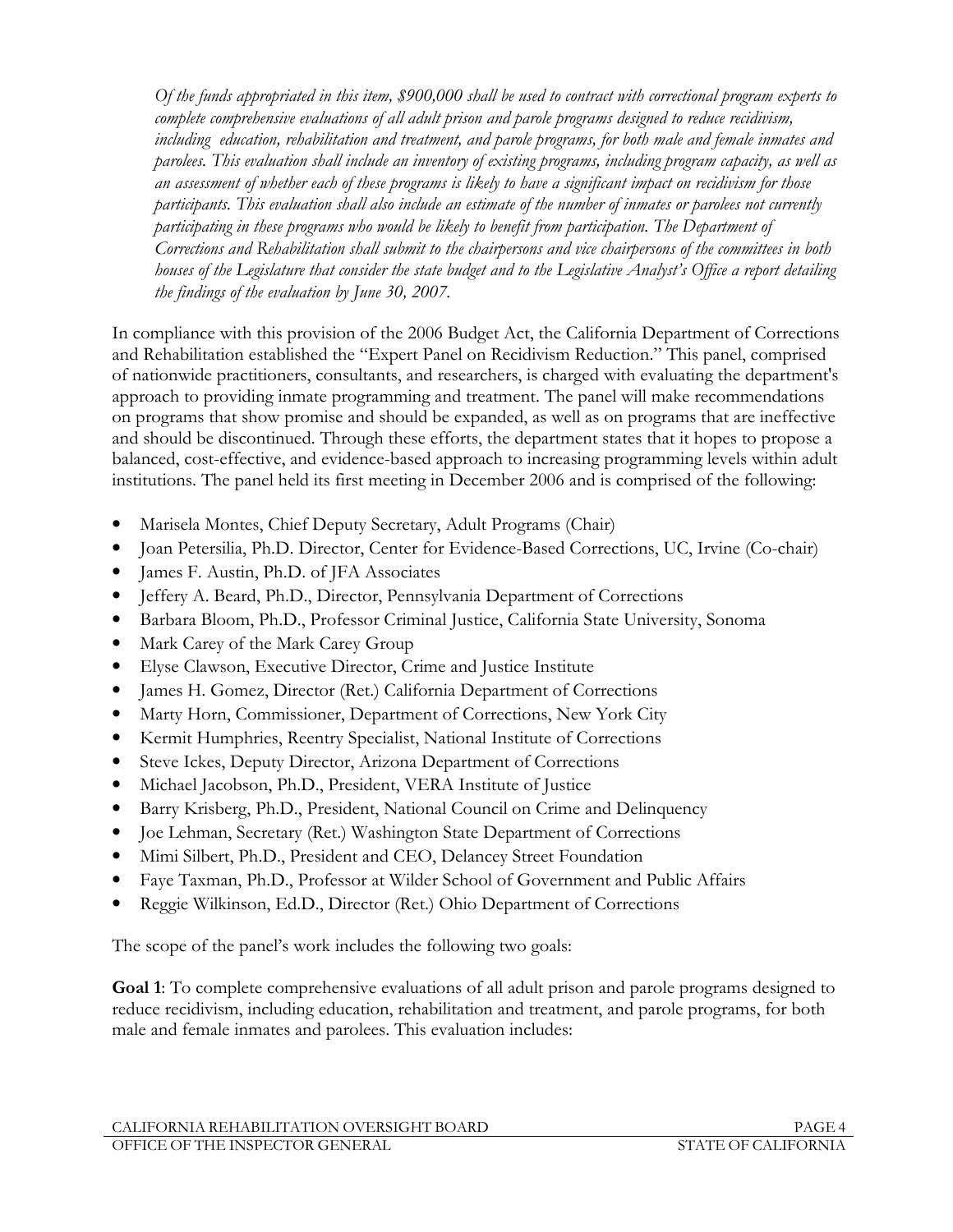- An inventory of existing programs, including program capacity, as well as an assessment of whether each of these programs is likely to have a significant impact on recidivism for those participants.
- An estimate of the number of inmates or parolees not currently participating in these programs who would be likely to benefit from participation.

Goal 2: To design a program model for evidence-based offender rehabilitation that will greatly improve the parole success of California's adult offenders.

### FIRST YEAR BUDGET AND STAFFING

As noted above, Assembly Bill 900 established the California Rehabilitation Oversight Board within the Office of the Inspector General with the Inspector General as the Chair. To coordinate the activities of the board, the 2007-08 Governor's budget includes one deputy inspector general, senior position, one half-time deputy inspector general position, and one half-time associate governmental program analyst position. In addition, the budget includes \$125,000 in funding for supporting the meetings and contracting with experts, when needed.

Since the establishment of the California Rehabilitation Oversight Board, Office of the Inspector General staff have been actively working to become familiar with the mandates of the board, request funding, locate meeting sites, research public notice requirements, and schedule the first board meeting.

#### CALIFORNIA REHABILITATION OVERSIGHT BOARD MEETINGS

The California Rehabilitation Oversight Board held its first meeting on Tuesday, June 19, 2007. The board members in attendance at this inaugural meeting were Matthew Cate, Inspector General, James Tilton, Secretary, Department of Corrections and Rehabilitation, Debra Jones, Administrator, Adult Education Programs (Designee for Superintendent of Public Instruction), José Millan, Vice Chancellor, California Community Colleges (Designee for Chancellor, California Community Colleges) Renée Zito, Director, State Department of Alcohol and Drug Programs, Stephen Mayberg, Director of Mental Health, Susan Turner, Professor, University of California, Irvine, (appointee by President of the University of California), and Loren Buddress, Chief Probation Officer (appointee by Senate Committee on Rules).

The first meeting included introductions of the board members, a discussion of Assembly Bill 900 (the Public Safety and Offender Rehabilitation Services Act of 2007), a presentation by the California Department of Corrections and Rehabilitation's Expert Panel on Recidivism Reduction previewing its report on California's rehabilitation oversight model, and public comment. In addition, the board approved release of this report, which satisfies the board's reporting requirements found in California Penal Code section 6141.

Additional information on the California Rehabilitation Oversight Board and all public notices and agendas for meetings may be viewed and downloaded from the Office of the Inspector General's website at www.oig.ca.gov.